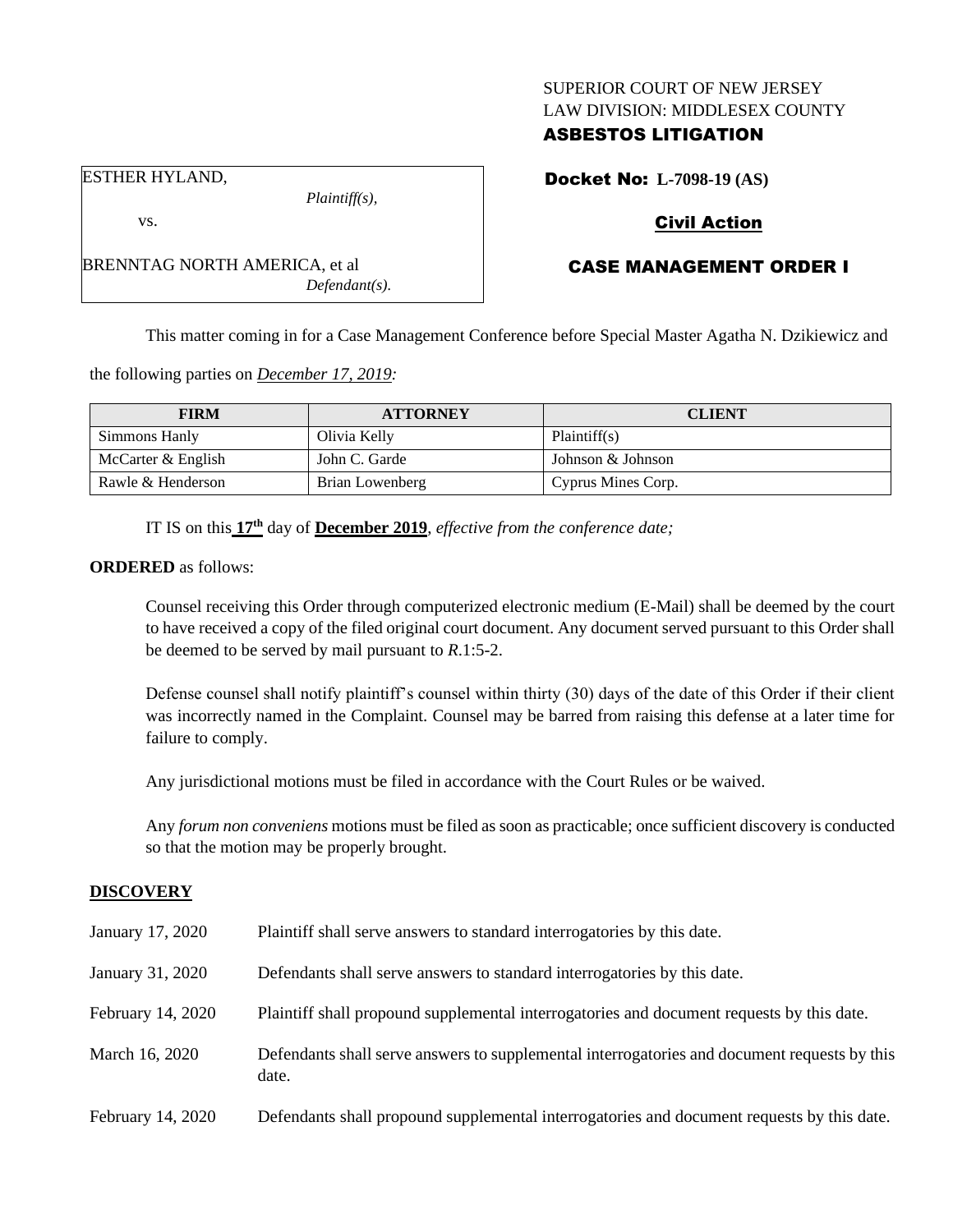| March 16, 2020 | Plaintiff shall serve answers to supplemental interrogatories and document requests by this<br>date.                                                                                                        |
|----------------|-------------------------------------------------------------------------------------------------------------------------------------------------------------------------------------------------------------|
| April 17, 2020 | Plaintiff depositions shall be conducted by this date. Plaintiff's counsel shall contact the<br>Special Master within one week of this deadline if plaintiff depositions are not completed by<br>this date. |
| May 15, 2020   | Fact discovery, including depositions, shall be completed by this date. Plaintiff's counsel shall<br>contact the Special Master within one week of this deadline if all fact discovery is not<br>completed. |
| May 15, 2020   | Depositions of corporate representatives shall be completed by this date.                                                                                                                                   |

### **EARLY SETTLEMENT**

September 11, 2020 Settlement demands shall be served on all counsel and the Special Master by this date.

#### **MEDICAL EXPERT REPORT**

| January 17, 2020 | Plaintiff shall serve executed medical authorizations (along with answers to interrogatories)<br>by this date.                                                                                                                                           |
|------------------|----------------------------------------------------------------------------------------------------------------------------------------------------------------------------------------------------------------------------------------------------------|
| June 12, 2020    | Plaintiff shall serve medical expert reports by this date.                                                                                                                                                                                               |
| June 12, 2020    | Upon request by defense counsel, plaintiff is to arrange for the transfer of pathology specimens<br>and x-rays, if any, by this date.                                                                                                                    |
| July 24, 2020    | Defendants shall identify its medical experts and serve medical reports, if any, by this date. In<br>addition, defendants shall notify plaintiff's counsel (as well as all counsel of record) of a<br>joinder in an expert medical defense by this date. |

### **LIABILITY EXPERT REPORTS**

- June 12, 2020 Plaintiff shall identify its liability experts and serve liability expert reports by this date or waive any opportunity to rely on liability expert testimony.
- July 24, 2020 Defendants shall identify its liability experts and serve liability expert reports, if any, by this date or waive any opportunity to rely on liability expert testimony.

### **SUMMARY JUDGMENT MOTION PRACTICE**

- July 24, 2020 Plaintiff's counsel shall advise, in writing, of intent not to oppose motions by this date.
- August 7, 2020 Summary judgment motions shall be filed no later than this date.
- September 4, 2020 Last return date for summary judgment motions.

#### **ECONOMIST EXPERT REPORTS**

June 12, 2020 Plaintiff shall identify its expert economists and serve expert economist report(s), if any, by this date or waive any opportunity to rely on economic expert testimony.

 $\_$  , and the set of the set of the set of the set of the set of the set of the set of the set of the set of the set of the set of the set of the set of the set of the set of the set of the set of the set of the set of th